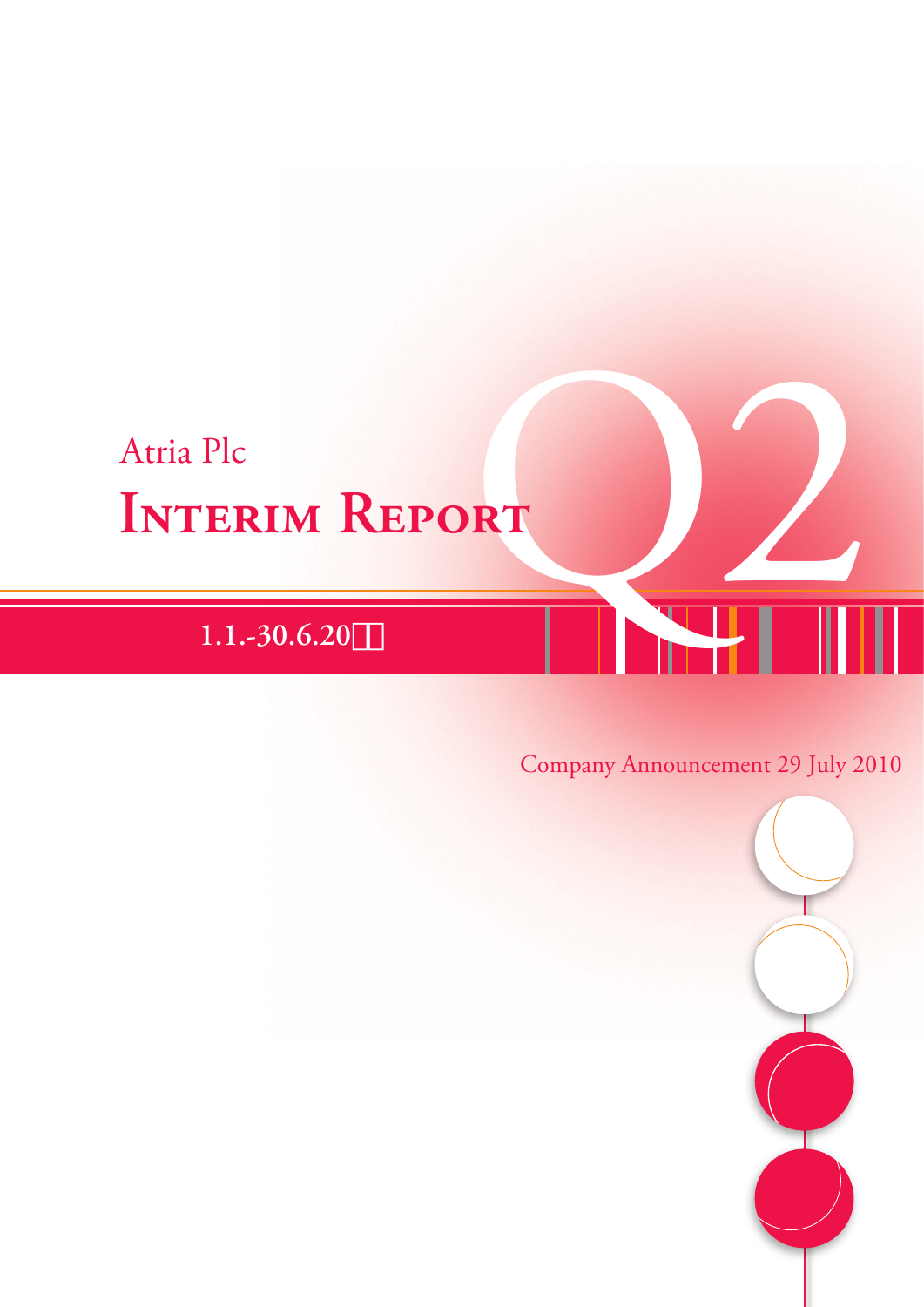



#### **DISPUTES RELATING TO COLLECTIVE BARGAINING IN FINLAND WEIGHED DOWN ATRIA'S PERFORMANCE, ATRIA RUSSIA'S FULL-YEAR OPERATING LOSS IS EXPECTED TO INCREASE**

- disputes relating to collective bargaining weighed down Atria Finland's Q2 net sales and EBIT

- Atria Scandinavia's Q2 EBIT improved significantly

- despite the sluggish market development of meat products in Russia, Atria Russia's net sales over the first half of the year increased by more than 16 per cent, but the full-year operating loss is predicted to increase from last year - the full-year EBIT of the Group in 2010 is expected to remain at the 2009 EBIT level.

| €Million                       | Q <sub>2</sub><br>2010 | Q2<br>2009 | H1<br>2010 | H1<br>2009 | 2009    |
|--------------------------------|------------------------|------------|------------|------------|---------|
| <b>Netsales</b>                | 317.0                  | 337.4      | 622.9      | 648.1      | 1,316.0 |
| EBIT                           | 4.7                    | 7.1        | 5.7        | 6.8        | 27.5    |
| EBIT%                          | 1.5                    | 2.1        | 0.9        | 1.0        | 2.1     |
| Profit before taxes            | 3.5                    | 4.4        | 1.7        | $-1.1$     | 16,5    |
| Earnings per share, $\epsilon$ | 0.10                   | 0.09       | 0.03       | $-0.06$    | 0.25    |
| ROCE, 12 months rolling        |                        |            | 3.0        | 3.1        | 3.1     |

## **Atria Group:**

# **Review Q2/2010**

**Atria Group's** Q2 net sales decreased by 6 per cent from last year and amounted to EUR 317.0 million (EUR 337.4 million). Atria Finland's net sales decreased due to disputes relating to collective bargaining in the spring; net sales declined by 11.3 per cent in comparison to the Q2 period of the previous year. Atria Scandinavia's net sales fell year-on-year by 3.5 per cent. In the local currency, the decline was 12.7 per cent. The discontinuation of the salad and sandwich business in June 2009 and reduced sales of consumer-packed meat were the most important reasons for the weak development of net sales. Atria Russia's net sales increased by 23 per cent in Q2/2010. In the local currency, the growth in net sales was 8.7 percent. Despite the sluggish market development of meat products, Atria Russia's sales volumes grew and Atria's market shares have slightly strengthened.

Atria Group's EBIT was EUR 4.7 million. Atria Finland's result decreased principally due to the sales lost because of disputes relating to collective bargaining. Atria Scandinavia's year-on-year result improved clearly, as last year's Q2 EBIT included EUR 2.9 million of non-recurring costs associated with the discontinuation of the salad and sandwich business. Atria Russia's EBIT weakened on the previous year. The development is mainly explained by the tightened market situation and increase in raw material prices as well as start-up costs relating to the new Gorelovo plant. Atria Baltic's EBIT improved year-on-year.

Atria Group's net sales and EBIT in 2010 are predicted to remain at the 2009 level. The main reason for the weakening of the predicted EBIT is Atria Russia's weakened result forecast for the remainder of the year. Atria Russia's full-year operating loss is expected to grow from last year. Negative market development and tightened competition have made it more difficult to implement price increases in Russia and, therefore, it has not been possible to pass on the rise in raw material prices to the sales prices. This year's performance is also burdened by the costs of the new plant and increased investments in marketing. Atria Russia's euro-denominated loss is also increased by the strengthened Russian rouble. Additionally, the industrial action in the second quarter and its impact on orders during the summer season may still weaken Atria Finland's Q3 result.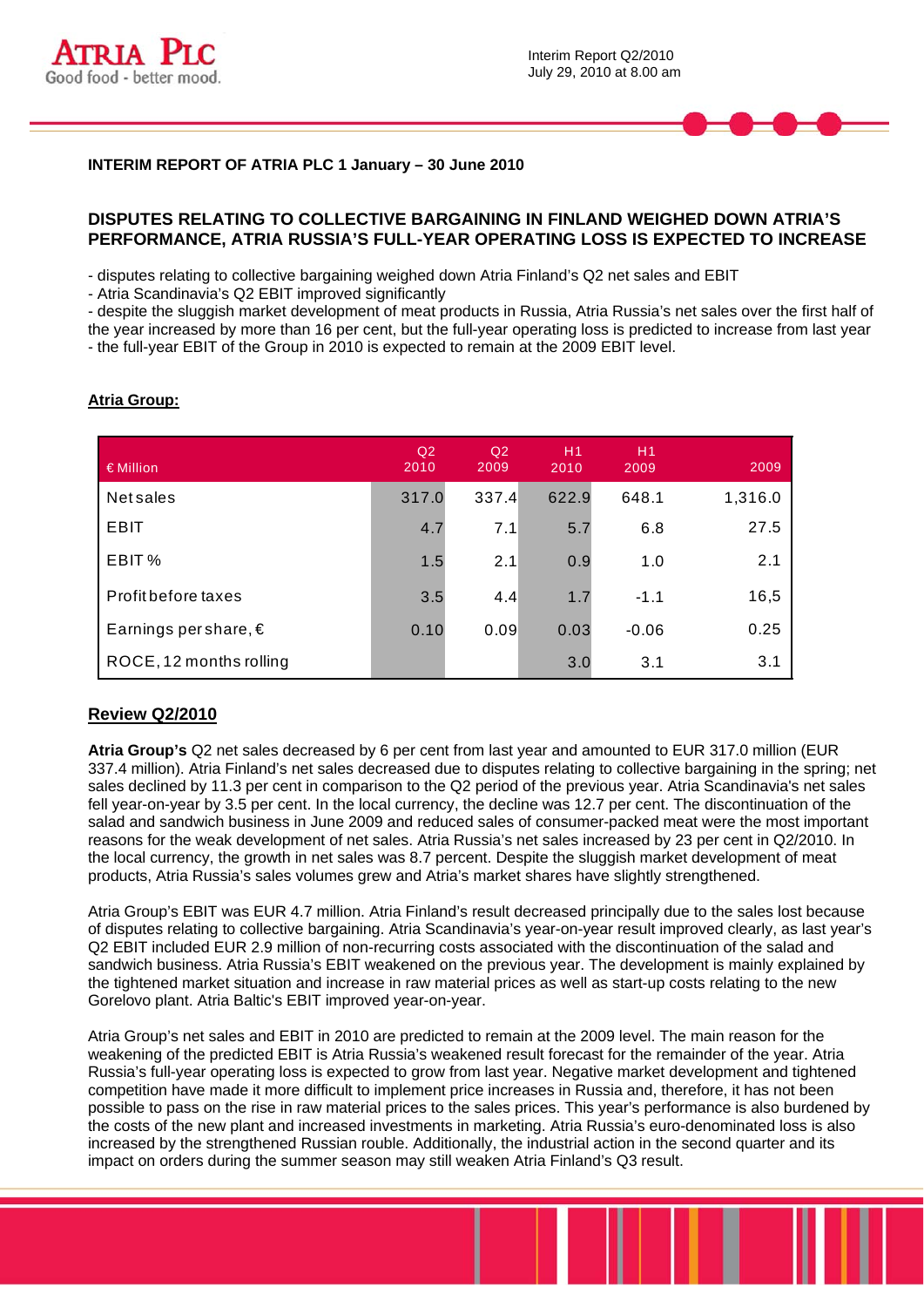

#### **Atria Finland 1 January – 30 June 2010**

| €Million                | Q2<br>2010 | Q2<br>2009 | H <sub>1</sub><br>2010 | H1<br>2009 | 2009  |
|-------------------------|------------|------------|------------------------|------------|-------|
| <b>Net sales</b>        | 178.9      | 201.6      | 358.0                  | 383.6      | 781.9 |
| <b>EBIT</b>             | 6.0        | 10.7       | 10.9                   | 17.8       | 42.9  |
| EBIT%                   | 3.4        | 5.3        | 3.0                    | 4.6        | 5.5   |
| ROCE, 12 months rolling |            |            | 8.9                    | 4.6        | 10.2  |

**Atria Finland's** Q2 net sales fell year-on-year by 11.3 per cent. In April and May, Atria's production came to a halt for a total of 10 days due to disputes relating to collective bargaining, which was the main reason for the decline in net sales. The overtime ban in force until the end of the strike also weakened the development of net sales. Sales in June were also lower than predicted, as the impacts of the strike in the range of products for sale, and thus in customer orders, were still evident in June.

Q2/2010 EBIT weakened due to low production and sales volumes caused mainly by the strike. Additionally, the year-on-year average price of the product range has been lower. Cost-efficiency has remained at a good level throughout the first half of the year due to earlier efficiency improvements. Given the circumstances, profitability has been satisfactory.

Market shares of the Atria product groups remained nearly at the previous year's level during the early part of year, and Atria has been able to maintain its market share in food markets. According to Atria's estimates the market share of Atria products in retail trade was approximately 25 per cent. During the strike and even during June and July, Atria temporarily lost some of its market share. Raw material prices have remained stable.

The industrial actions in the second quarter and their impact on orders during the summer season may weaken Atria Finland's Q3 result.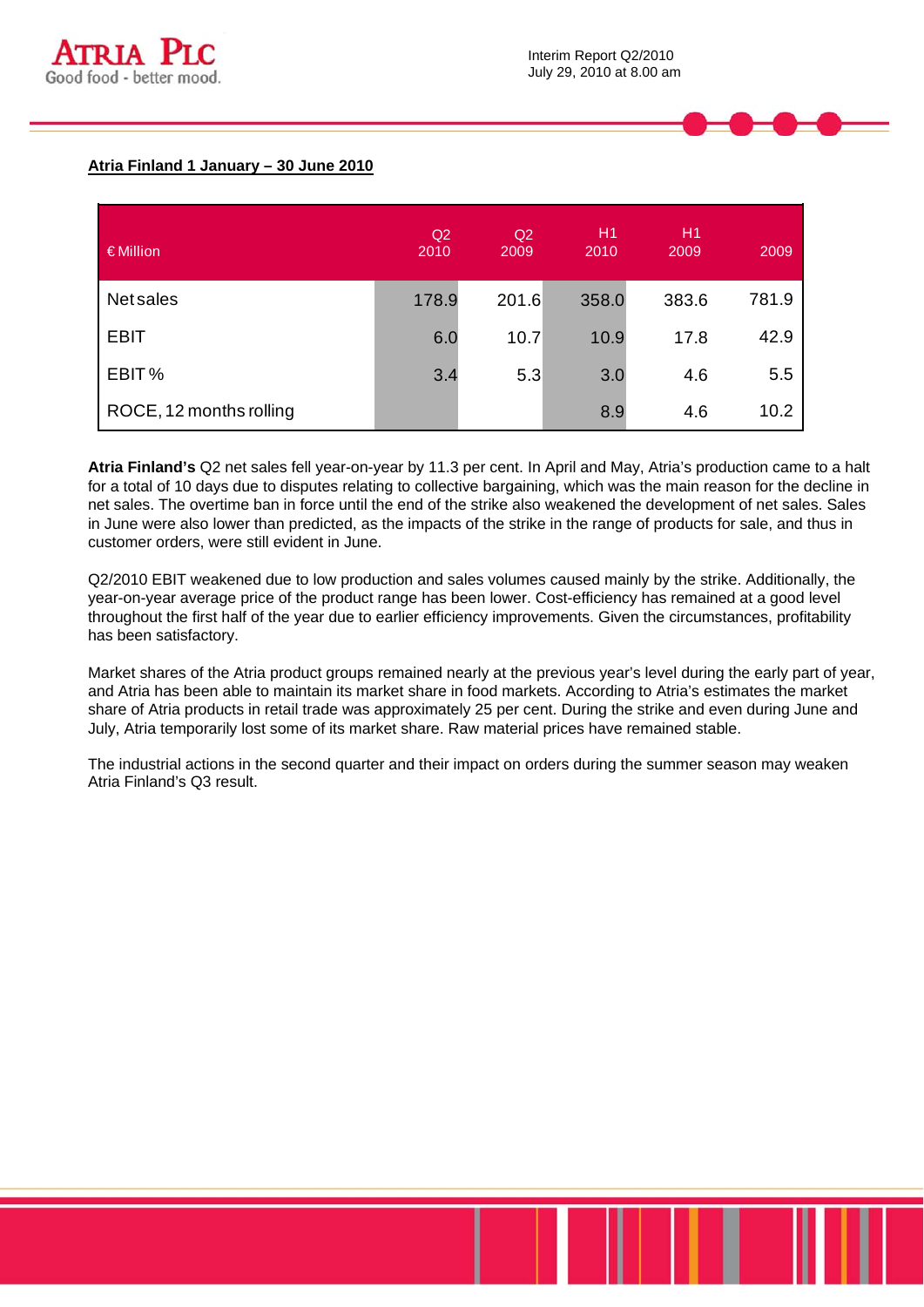

#### **Atria Scandinavia 1 January – 30 June 2010**

| EMillion                | Q2<br>2010 | Q2<br>2009 | H1<br>2010 | H1<br>2009 | 2009  |
|-------------------------|------------|------------|------------|------------|-------|
| <b>Netsales</b>         | 99.7       | 103.3      | 194.7      | 202.0      | 405.2 |
| <b>EBIT</b>             | 3.3        | 0.6        | 4.0        | 1.9        | 10.0  |
| EBIT%                   | 3.3        | 0.6        | 2.1        | 0.9        | 2.5   |
| ROCE, 12 months rolling |            |            | 4.7        | 1.8        | 4.0   |

**Atria Scandinavia's** Q2/2010 net sales fell year-on-year by 3.5 per cent. This was mainly caused by the discontinuation of the salad and sandwich business in June 2009 and decreased sales of consumer-packed meat. On the other hand, the strengthening of the Swedish krona improved net sales over the previous year. In the local currency, net sales weakened by 12.7 per cent year-on-year.

The Q2/2010 EBIT showed a clear year-on-year increase. The Q2/2009 EBIT included EUR 2.9 million of nonrecurring costs associated with the discontinuation of the salad and sandwich business. Despite the decreased sales volume, the operative EBIT was at the previous year's level.

During the period, Atria Scandinavia announced an investment of a total of EUR 1.6 million in the automation of the cold cut production line at the Halmstad plant and in the automation of meat product and hamburger production at the Sköllersta plant. The investments will be carried out during the second half of 2010, and annual cost savings will amount to EUR 0.9 million. As a result of these measures, the number of jobs at the Halmstad plant is expected to be reduced by 6 and at the Sköllersta plant by 24.

The efficiency programme launched during Q1/2010 is proceeding according to the plan. As a result of the efficiency programme Atria Scandinavia will discontinue the production of consumer packed meat and the plant in Årsta will be closed by the end of October.

Atria Scandinavia's brands have kept their market shares. The food market in the Swedish retail trade has not developed as well as last year. The development of the foodservice market has been negative year-on-year.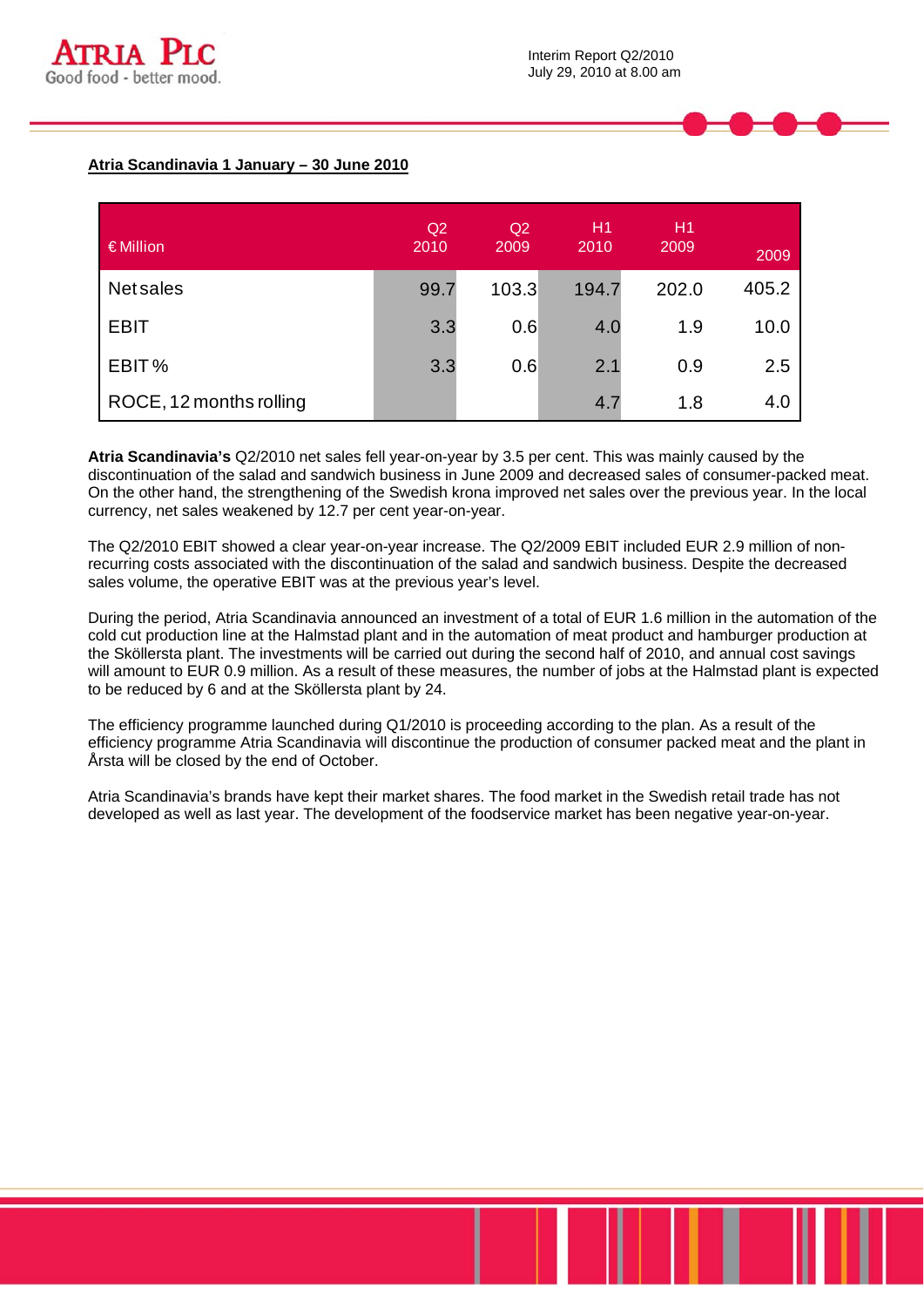

#### **Atria Russia 1 January – 30 June 2010**

| €Million                | Q2<br>2010 | Q <sub>2</sub><br>2009 | H1<br>2010 | H <sub>1</sub><br>2009 | 2009   |
|-------------------------|------------|------------------------|------------|------------------------|--------|
| <b>Netsales</b>         | 34.4       | 27.9                   | 63.3       | 54.4                   | 113.0  |
| <b>EBIT</b>             | $-2.7$     | $-1.9$                 | $-4.9$     | $-8.9$                 | $-9.8$ |
| EBIT%                   | $-7.8$     | $-6.8$                 | $-7.7$     | $-16.4$                | $-8.7$ |
| ROCE, 12 months rolling |            |                        | $-3.8$     | $-9.3$                 | $-6.9$ |

**Atria Russia's** Q2 net sales grew by 23 per cent in comparison to the previous year. The growth was partly due to the strengthening of the Russian rouble against the euro and partly to the increased sales both in St Petersburg and in Moscow. In the local currency, net sales grew by 8.7 per cent year-on-year.

The Q2 EBIT was negative EUR 2.7 million (Q2/2009 EUR -1.9 million). The performance is a result of sluggish market demand, weakened margins and start-up costs relating to the new Gorelovo plant.

The sales of meat products in the Russian market began to decrease last year, due to recession in the Russian retail trade. The market fell by about 10 per cent in volume in 2009 both in St Petersburg and Moscow. In the first quarter of 2010, the market has still declined by about 10 per cent (source: Business Analytica 1.-4.2010).

Atria's market share increased slightly in the St Petersburg area retail trade over the period January-April 2010 and was at the level of about 20 per cent. The market share strengthened also in Moscow and was around 3 per cent (source: Business Analytica 1-4.2010).

The sales of reclosable cold cut products has commenced in Moscow. The products are sold under the Campomos trademark, and they are equivalent to cold cuts that have been sold successfully for a long period in St Petersburg under the Pit-Product trademark.

New, cooked minced meat products (meat balls, hamburger steaks and kebabs) will be launched during Q4/2010. These will be completely new types of products in the Russian market. The launch will strengthen Atria Russia's position as a producer of fresh convenience foods.

The inauguration of the new Gorelovo production plant was held on 20 April 2010, and commercial sales of the products have begun. The fixed costs of the new plant amount to approximately EUR 4 million a year.

Atria Russia's full-year operating loss is expected to grow from last year. Negative market development and tightened competition have made it more difficult to implement price increases in Russia and, therefore, it has not been possible to pass on the increased raw material prices to the sales prices. This year's performance is also burdened by the costs of the new plant and increased investments in marketing. Marketing costs are expected to increase by approximately EUR 3 million in 2010. Additionally, Atria Russia's euro-denominated loss is also increased by the strengthened Russian rouble. The rate of the Russian rouble against the euro at the beginning of the year was 10.5 per cent stronger than the average rate in 2009.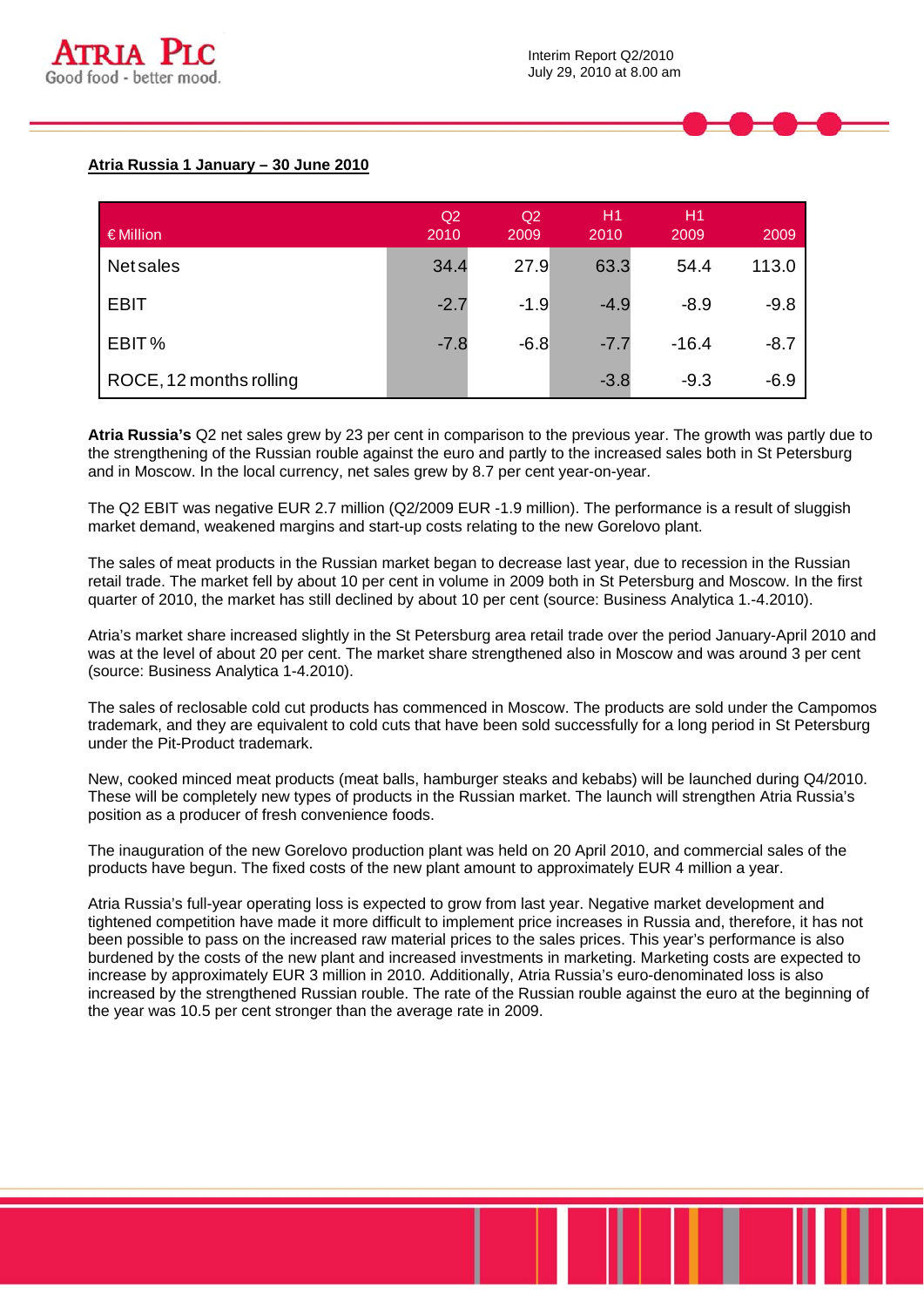

#### **Atria Baltic 1 January – 30 June 2010**

| €Million                | Q2<br>2010 | Q2<br>2009 | H1<br>2010 | H1<br>2009 | 2009    |
|-------------------------|------------|------------|------------|------------|---------|
| <b>Net sales</b>        | 9.8        | 10.5       | 17.5       | 19.3       | 37.5    |
| <b>EBIT</b>             | $-0.8$     | $-1.5$     | $-2.1$     | $-2.5$     | $-12.6$ |
| EBIT%                   | $-8.2$     | $-14.3$    | $-12.0$    | $-13.0$    | $-33.6$ |
| ROCE, 12 months rolling |            |            | $-28.6$    | $-8.0$     | $-26.5$ |

**Atria's year-on-year net sales in Estonia** fell by 6.7 per cent. Compared to Q1/2010, net sales increased by almost 30 per cent, which is due to the increase in the sales of consumer-packed meat and in the sales volumes of the summer season.

The year-on-year EBIT has improved but is still at an unsatisfactory level. The efficiency improvement programmes launched at the end of last year and beginning of this year have generated cost savings. Closing of the Ahja plant and centralising the production to the Valga and Vastse-Kuuste production plants proceeded according to the plan and the generated savings will have an impact as of June 2010.

Atria's market shares in Estonia have remained stable. In cold cuts, the market share is around 18 per cent. The market share of grill sausages has grown during the summer season (source: AC Nielsen).

#### **Events occurring after the period**

Atria Plc will carry out the following changes in the Group management. Atria Finland Ltd's Managing Director Juha Gröhn, M.Sc. (Food Sc.) will be appointed Managing Director of Atria Scandinavia AB effective 1 September 2010. Mr Gröhn will continue as the Atria Plc's Vice President and Deputy CEO. Furthermore, he will be responsible for Primary Production and Meat Raw Material Procurement. The President and CEO of Atria Plc, Matti Tikkakoski, B.Sc. (Econ.), will be appointed Atria Finland Ltd's Managing Director effective 1 September 2010. He will continue as Atria Plc's President and CEO.

Atria Plc's CFO Tomas Back, M.Sc. (Econ.), will be appointed Atria Baltic's Business Area Director as of 1 September 2010. He will also continue as Atria Plc's CFO.

#### **Investments**

The Group's investments totalled EUR 11.2 million in Q2 (EUR 8.0 million) and EUR 27.1 million in H1 (EUR 16.6 million).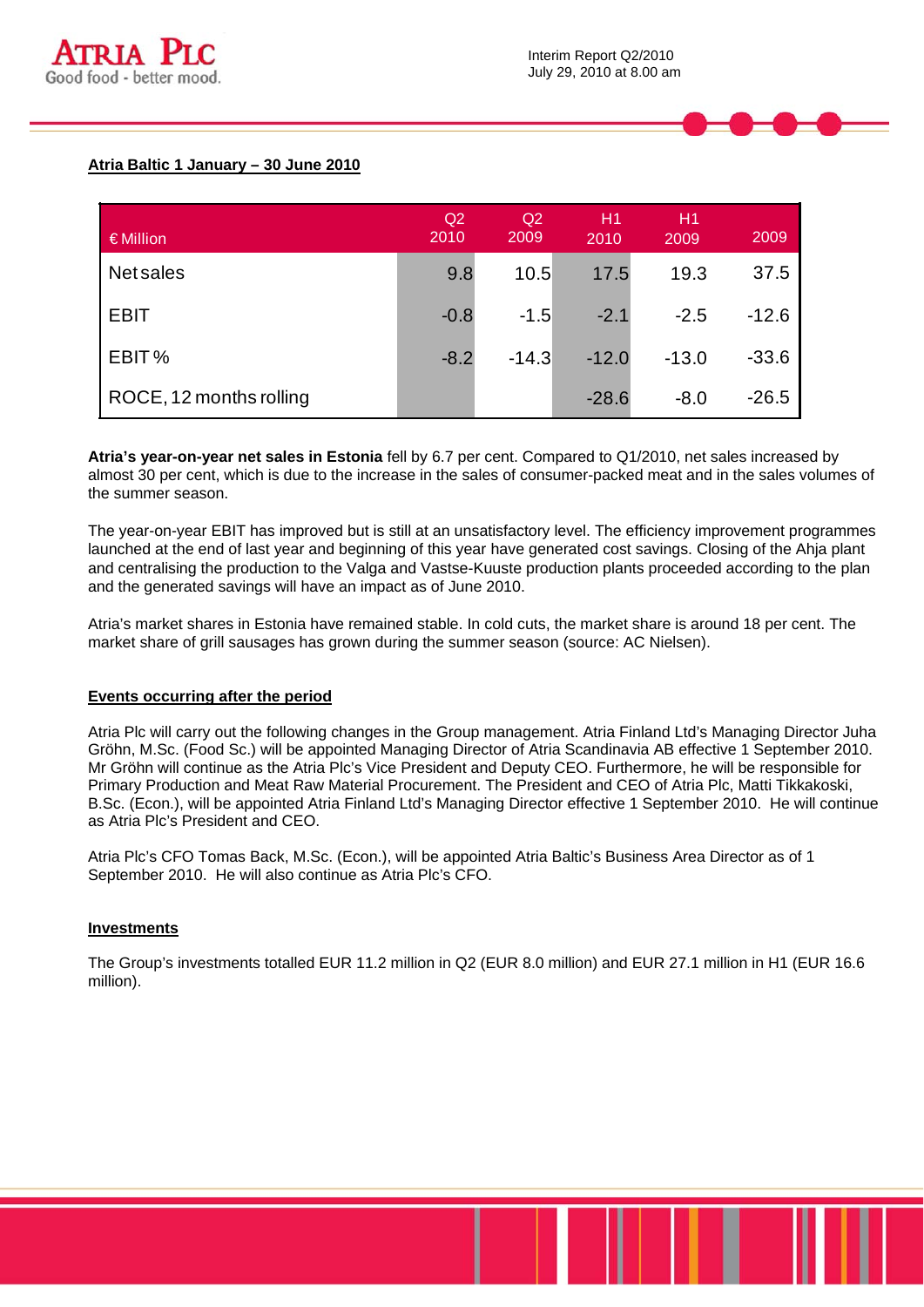

#### **Personnel**

The Group had an average of 5,812 (6,546) employees during the period.

Personnel by business area:

|                   | H <sub>1</sub> /2010 | H1/2009 |
|-------------------|----------------------|---------|
| Atria Finland     | 2.035                | 2.277   |
| Atria Scandinavia | 1.267                | 1.575   |
| Atria Russia      | 2.015                | 2.019   |
| Atria Baltic      | 495                  | 675     |

Michael Forsmark**,** Managing Director of Atria Scandinavia, will transfer to another employer by 30 September 2010. Seija Pietilä, Group Vice President, Human Resources, Atria Scandinavia, will also transfer to another employer on 1 October 2010.

#### **Atria Plc's administration**

In its organisation meeting following the General Meeting, Atria Plc's Supervisory Board elected Maisa Romanainen, MSc (Econ.), in place of retiring member Runar Lillandt. The Supervisory Board re-elected retiring member Timo Komulainen.

Ari Pirkola was reappointed Chairman of the Supervisory Board and Seppo Paavola as Vice Chairman of the Supervisory Board. Martti Selin, Chairman of the Board of Directors, was reappointed.

Atria Plc's Board of Directors now has the following membership: Chairman of the Board Martti Selin; Vice Chairman Timo Komulainen; members Tuomo Heikkilä, Esa Kaarto, Maisa Romanainen, Harri Sivula and Matti Tikkakoski.

#### **Financing**

According to Atria's financing policy, the Group's objective is to focus financing in the parent company Atria Plc. In accordance with the policy, Atria Scandinavia AB paid off an approximately EUR 18 million equivalent loan and Atria Plc raised a seven-year loan of EUR 15 million. At 30 June 2010, the amount of undrawn committed credit limits stood at EUR 104.6 million.

#### **Short-term business risks**

The industrial action in the Finnish food industry may still hamper the Q3 sales development.

If the sluggishness in the meat product market continues in Russia, it will weaken the demand of Atria's products in Atria customerships.

The export restrictions imposed by the Russian authorities on Finnish foods do not have a significant impact on Atria's business. The share of the Russian export in Atria Group's net sales is small.

Otherwise, no significant changes have occurred in Atria Group's short-term business risks compared with the risks described in the financial statements of 2009.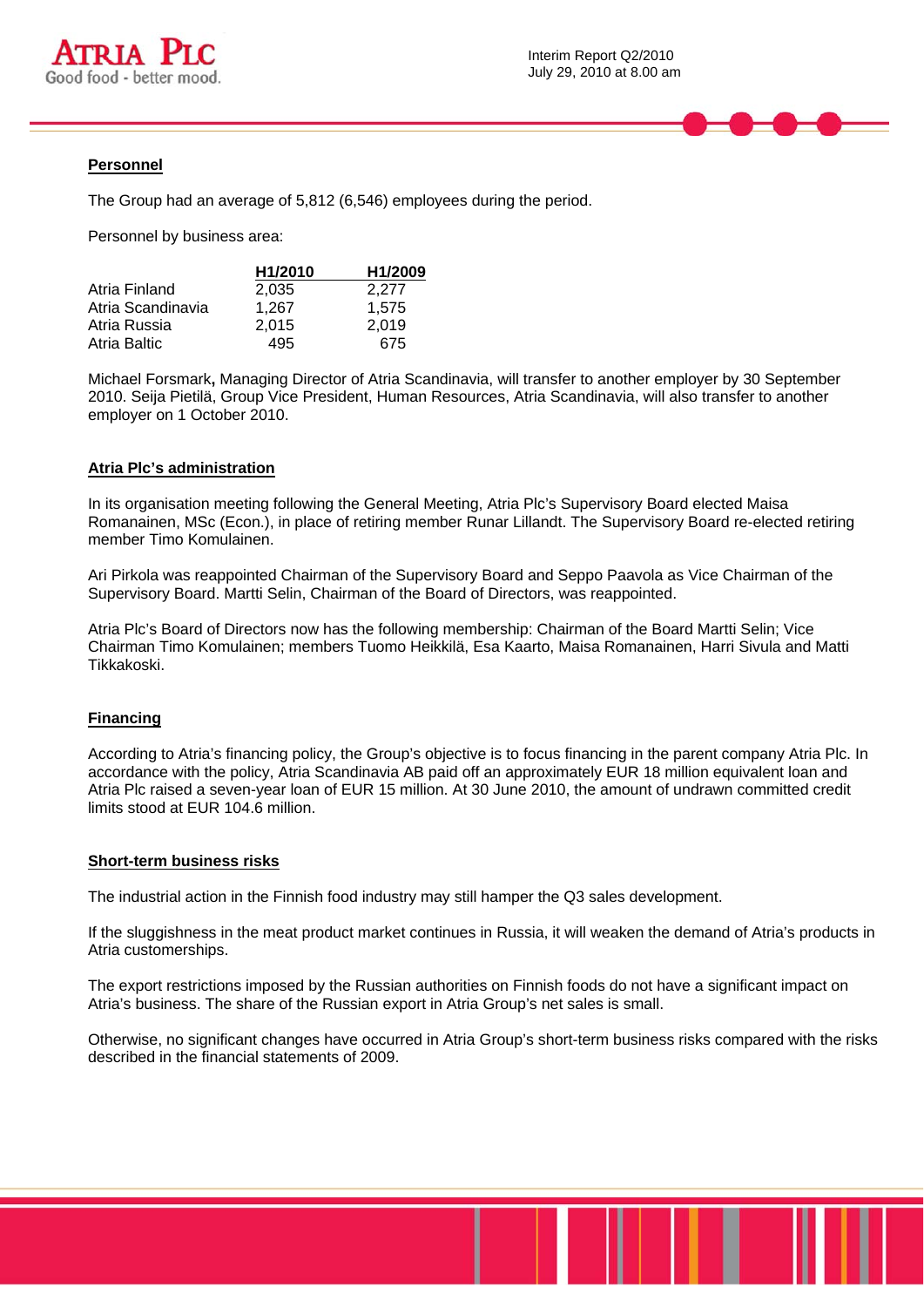

#### **Outlook for the future**

The industrial action in the Finnish food sector affected Atria's sales and performance in the second quarter of the year and may still hamper the Q3 sales development. If the sluggishness in the meat product market continues in Russia, it will weaken the increase in Atria Russia's sales volumes. In addition, the company's decision to discontinue production of consumer-packed meat in Sweden will cut Atria Scandinavia's annual net sales in the second half of the year. On the other hand, the strengthening of the Russian rouble and Swedish krona has increased the Group's euro-denominated net sales. The Group's net sales in 2010 are therefore forecast to remain at the 2009 level.

As an exception to earlier guidance, the Group's EBIT in 2010 is predicted to remain at the 2009 EBIT level. The main reason for the weakening of the predicted EBIT is Atria Russia's weakened result forecast for the remainder of the year. Atria Russia's full-year operating loss is expected to grow from last year. Negative market development and tightened competition have made it more difficult to implement price increases in Russia and, therefore, it has not been possible to pass on the increased raw material prices to the sales prices. This year's performance is also burdened by the costs of the new plant and increased investments in marketing. Atria Russia's euro-denominated loss is also increased by the strengthened rate of the Russian rouble. The industrial actions in the second quarter and their impact on orders during the summer season may still weaken the Q3 result of Atria Finland.

#### **Decisions of the General Meeting**

The AGM approved the financial statements and the consolidated financial statements for 2009 and discharged the members of the Supervisory Board and the Board of Directors as well as the President and CEO from liability for 2009.

The AGM approved that a dividend of EUR 0.25 be paid for each share for the financial year 2009. Dividends are paid to shareholders who are entered on the record date for the payment of dividends in the Company's shareholder register kept by Euroclear Finland Oy. The record date for the payment of dividends was 4 May 2010 and the date of payment was 11 May 2010

In accordance with the Board of Directors' proposal, PricewaterhouseCoopers Oy, a firm of Chartered Public Accountants, was elected as the company's auditor until the closing of the next AGM. The audit firm has notified that the auditor with the principal responsibility shall be Authorised Public Accountant Juha Wahlroos.

The AGM approved the Board of Directors' proposal on the authorisation of the Board of Directors to make a donation of a maximum amount of EUR 150,000 to the operation of universities or other educational institutions.

The General Meeting decided that the composition of the Supervisory Board would be as follows:

| Member               | <b>Term ends</b> |
|----------------------|------------------|
|                      |                  |
| Juha-Matti Alaranta. | 2012             |
| Juho Anttikoski      | 2013             |
| Mika Asunmaa         | 2013             |
| Lassi-Antti Haarala  | 2012             |
| Juhani Herrala       | 2013             |
| Henrik Holm          | 2012             |
| Veli Hyttinen        | 2013             |
| Pasi Ingalsuo        | 2011             |
| Juha Kiviniemi       | 2011             |
| Veli Koivisto        | 2011             |
| Teuvo Mutanen        | 2011             |
| Mika Niku            | 2012             |
| Seppo Paavola        | 2012             |
| Heikki Panula        | 2013             |
| Pekka Parikka        | 2011             |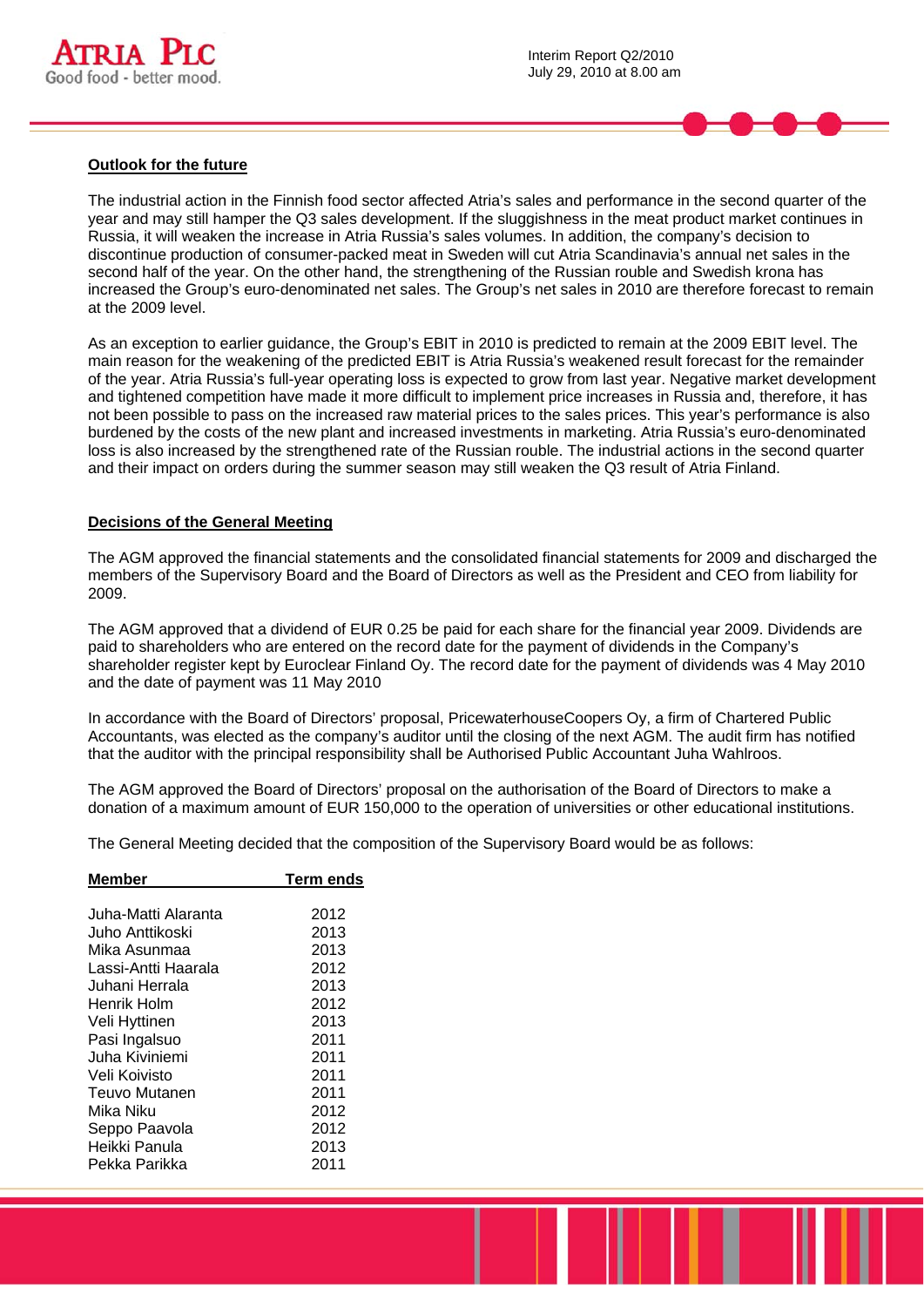

| Ari Pirkola     | 2013 |
|-----------------|------|
| Juho Tervonen   | 2012 |
| Tomi Toivanen   | 2012 |
| Timo Tuhkasaari | 2011 |

A total of 19 members.

The AGM decided that the fees payable to the members, Vice Chairman and Chairman of the Supervisory Board will remain unchanged. The fees are EUR 250 per meeting, the compensation for loss of working time EUR 250 per meeting and proceeding day, the fee payable to the Chairman of the Supervisory Board EUR 3,000 per month and the fee payable to the Deputy Chairman EUR 1,500 per month.

#### **Board of Directors' valid authorisations for share issue and the granting of special rights**

The General Meeting authorised the Board of Directors to decide, on one or several occasions, on an issue of a maximum of 12,800,000 new A shares or on any A shares held by the company through a share issue and/or by granting option rights or other special rights entitling people to shares as referred to in Chapter 10, Section 1 of the Companies Act. The authorisation will be exercised for the financing or execution of any acquisitions or other arrangements or investments related to the company's business, for the implementation of the company's incentive programme or for other purposes subject to the Board's decision.

The authorisation includes the Board of Directors' right to decide on any terms and conditions of the share issue and the issue of special rights referred to in Chapter 10, Section 1 of the Finnish Companies Act. The authorisation thus also includes the right to issue shares in a proportion other than that of the shareholders' current shareholdings in the Company under the conditions provided by law, the right to issue shares against payment or without charge and the right to decide on a share issue without payment to the Company itself, subject to the provisions of the Finnish Companies Act on the maximum amount of treasury shares.

The authorisation shall supersede the share issue authorisation granted by the Annual General Meeting on 29 April 2009 to the Board of Directors, and be valid until the closing of the next Annual General Meeting, however, no longer than 30 June 2011.

#### **Purchase of treasury shares and valid authorisations**

The General Meeting authorised the Board of Directors to decide, on one or several occasions, on the acquisition of a maximum of 2,800,000 of the Company's own Series A shares with funds belonging to the Company's unrestricted equity, subject to the provisions of the Companies Act regarding the maximum number of treasury shares to be held by a company. The Company's own Series A shares may be acquired for use as consideration in any acquisitions or other arrangements relating to the Company's business, to finance investments, as part of the Company's incentive scheme, to develop the Company's capital structure, to be otherwise further transferred, to be retained by the Company or to be cancelled.

The shares shall be acquired in a proportion other than that of the shareholders' current shareholdings in the Company in public trading arranged by NASDAQ OMX Helsinki Ltd at the trading market price of the moment of acquisition. The shares shall be acquired and paid according to the rules of NASDAQ OMX Helsinki Ltd and Euroclear Finland Oy. The Board of Directors was authorised to decide on the acquisition of own shares in all other respects.

The authorisation shall supersede the authorisation granted by the Annual General Meeting on 29 April 2009 to the Board of Directors to decide on the acquisition of own shares and be valid until the closing of the next Annual General Meeting; however, no longer than 30 June 2011.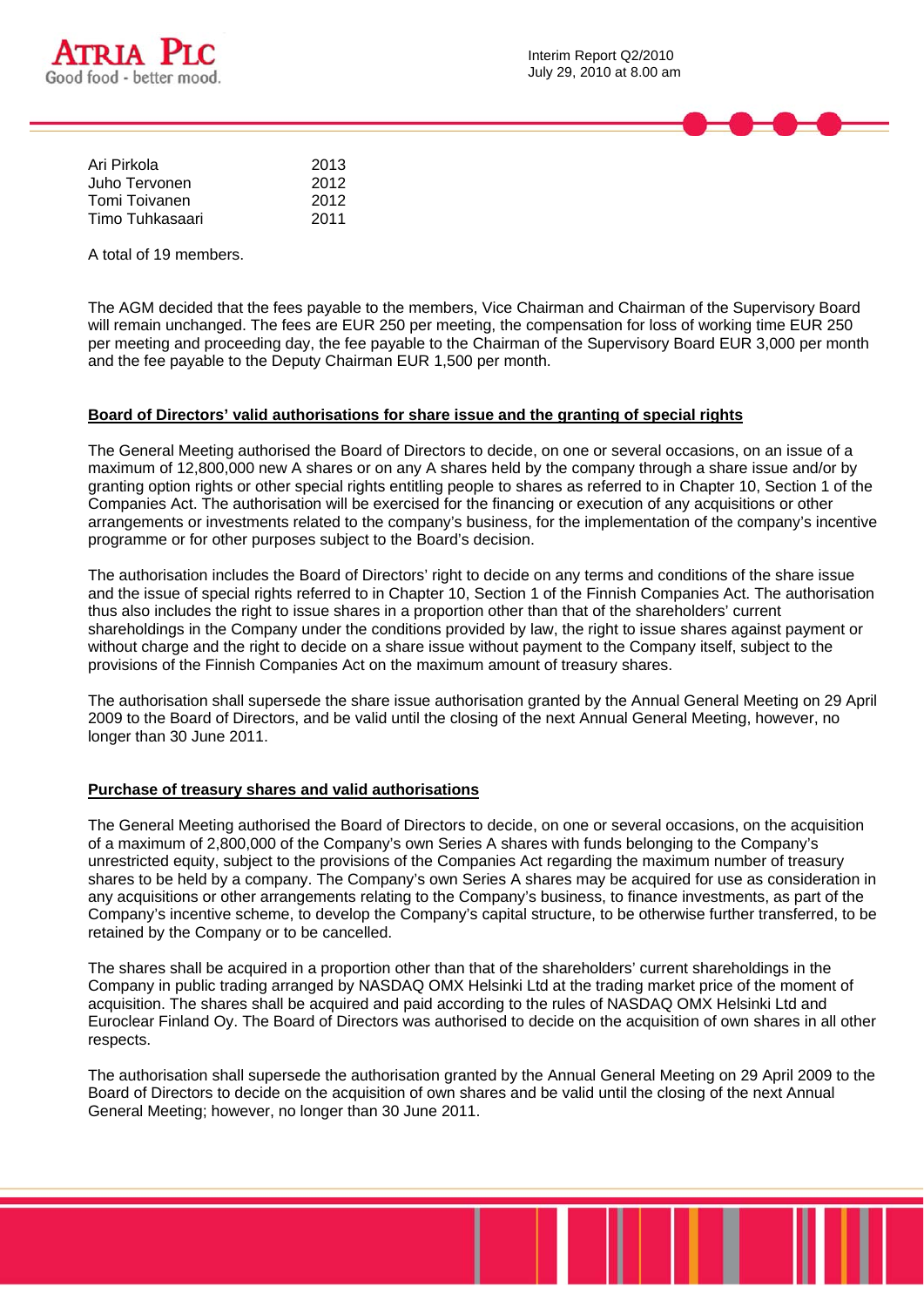



#### **Amendment of the Articles of Association**

The AGM approved the Board of Directors' proposals for amendments to the Articles of Association Articles 13 and 15 of the Articles of Association were amended to read as follows:

Article 13: Venue of General Meetings, notice of meeting and registration

The Company's General Meetings shall be held in Kuopio or Helsinki, Finland. The notice to convene the General Meeting shall be communicated by publishing the notice on the Company's website and by a stock exchange release at the earliest three (3) months and at the latest three (3) weeks before the General Meeting, however, no later than nine (9) days prior to the record date for the General Meeting. In addition, the Board of Directors may decide to publish the notice, or delivery notification of the notice, in one or more national newspapers determined by the Board, or in some other manner it may decide. To have the right to participate in a General Meeting, a shareholder must register with the Company no later than on the day mentioned in the notice of meeting, which can be no earlier than ten (10) days before the meeting.

Article 15: Book-entry system

The Company's shares belong to the book-entry system.

#### **KEY FIGURES**

| EUR million                         | $1 - 6/10$ |       | $1 - 6/09$ $1 - 12/09$ |
|-------------------------------------|------------|-------|------------------------|
|                                     |            |       |                        |
| Shareholders' equity per share, EUR | 15.90      | 14.89 | 15.39                  |
| Interest-bearing liabilities        | 444.1      | 448.8 | 425.8                  |
| Equity ratio, %                     | 40.4       | 38.7  | 39.7                   |
| Gearing, %                          | 98.3       | 106.2 | 97.5                   |
| Net gearing, %                      | 95.8       | 100.3 | 89.4                   |
| Gross investments to fixed assets   | 27.1       | 16.6  | 33.0                   |
| % of Net sales                      | 4.4        | 2.6   | 2.5                    |
| Average FTE                         | 5 812      | 6 546 | 6 214                  |

#### **Accounting principles**

This interim report was prepared in accordance with the IAS 34 Interim Financial Reporting standard. In preparing this interim report, Atria has applied the same principles as in preparing the 2009 annual financial statements. However, as of January 2010, the Group has adopted the new and revised standards published by the IASB that are included in the accounting principles for the 2009 annual financial statements and have not had any material impact on the figures presented for the period.

The principles and formulae for the calculation of key indicators have not changed, and they are presented in the 2009 annual financial statements. The figures given in the interim report are unaudited.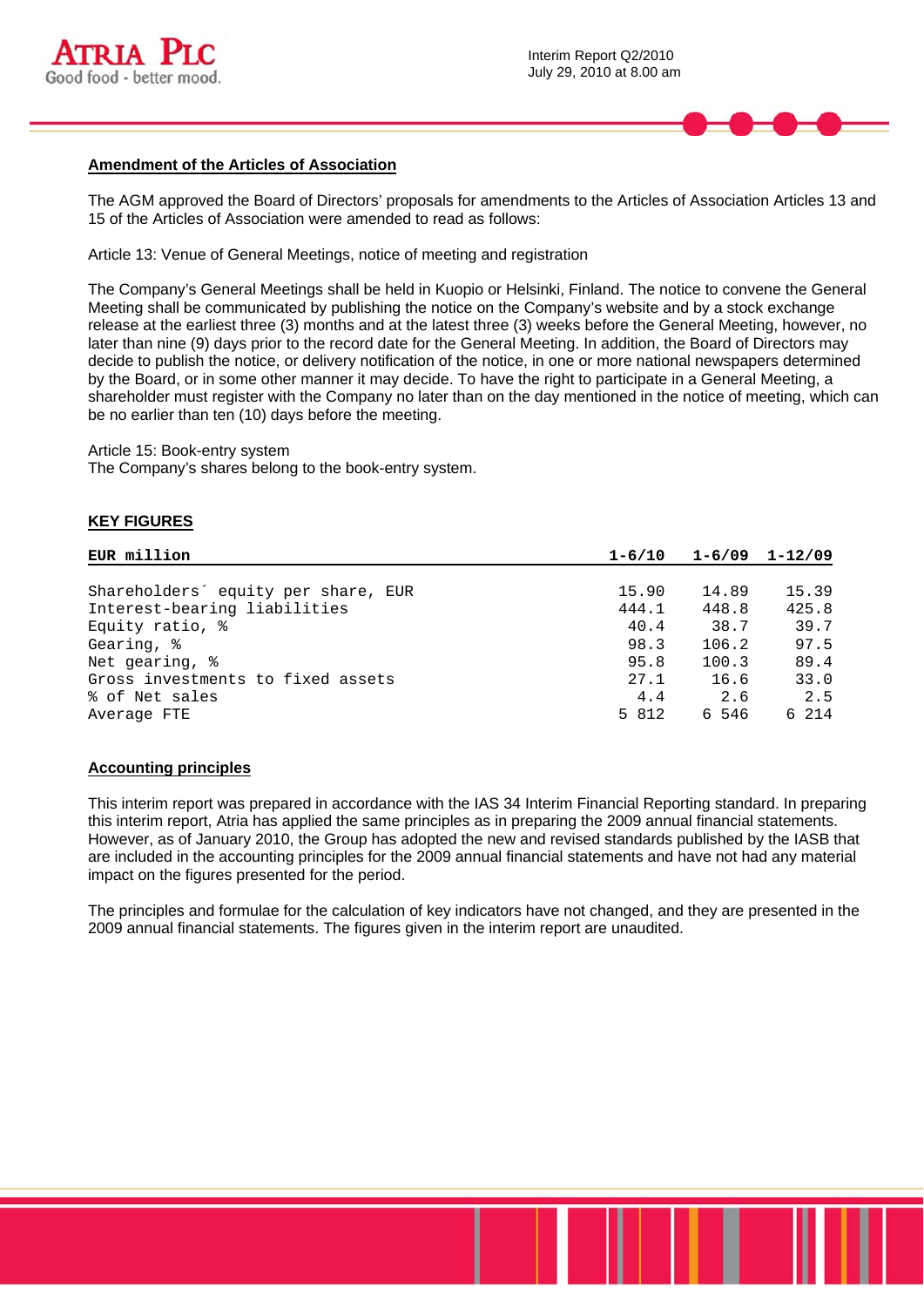

 $\equiv$ 

 $\equiv$ 

# **ATRIA PLC**

# **CONSOLIDATED STATEMENT OF FINANCIAL POSITION**

**Assets** 

| EUR million                      |         |         | $30 - 6 - 10$ $30 - 6 - 09$ $31 - 12 - 09$ |
|----------------------------------|---------|---------|--------------------------------------------|
|                                  |         |         |                                            |
| Non-current assets               |         |         |                                            |
| Property, plant and              |         |         |                                            |
| equipment                        | 485.9   | 477.3   | 469.1                                      |
| Goodwill                         | 167.8   | 152.2   | 157.8                                      |
| Other intangible assets          | 73.1    | 69.1    | 70.0                                       |
| Investments in joint ventures    |         |         |                                            |
| and associates                   | 10.5    | 6.8     | 7.4                                        |
| Other financial assets           | 2.3     | 2.3     | 2.3                                        |
| Loans and receivables            | 16.8    | 13.9    | 14.5                                       |
| Deferred tax assets              | 9.0     | 5.9     | 6.7                                        |
| Total                            | 765.4   | 727.5   | 727.8                                      |
| Current assets                   |         |         |                                            |
| Inventories                      | 113.3   | 107.9   | 115.6                                      |
| Trade and other receivables      | 218.8   | 219.8   | 212.6                                      |
| Cash and cash equivalents        | 11.0    | 24.9    | 35.3                                       |
| Total                            | 343.1   | 352.6   | 363.5                                      |
| Non-current assets held for sale | 10.3    | 11.0    | 10.0                                       |
| Total assets                     | 1 118.8 | 1 091.1 | 1 101.3                                    |

#### **Equity and liabilities**

| EUR million                                                                                  |                |                | $30 - 6 - 10$ $30 - 6 - 09$ $31 - 12 - 09$ |
|----------------------------------------------------------------------------------------------|----------------|----------------|--------------------------------------------|
| Equity                                                                                       | 451.9          | 422.5          | 436.9                                      |
| Non-current liabilities<br>Interest-bearing financial                                        |                |                |                                            |
| liabilities<br>Deferred tax liabilities<br>Other non-interest-bearing                        | 314.1<br>43.8  | 342.9<br>41.3  | 318.9<br>41.2                              |
| liabilities<br>Total                                                                         | 1.7<br>359.6   | 0.4<br>384.6   | 1.3<br>361.4                               |
| Current liabilities<br>Interest-bearing financial<br>liabilities<br>Trade and other payables | 129.9<br>177.4 | 105.8<br>178.2 | 106.9<br>196.1                             |
| Total<br>Total liabilities                                                                   | 307.3<br>666.9 | 284.0<br>668.6 | 303.0<br>664.4                             |
| Total equity and<br>liabilities                                                              | 1 118.8        | 1 091.1        | 1 101.3                                    |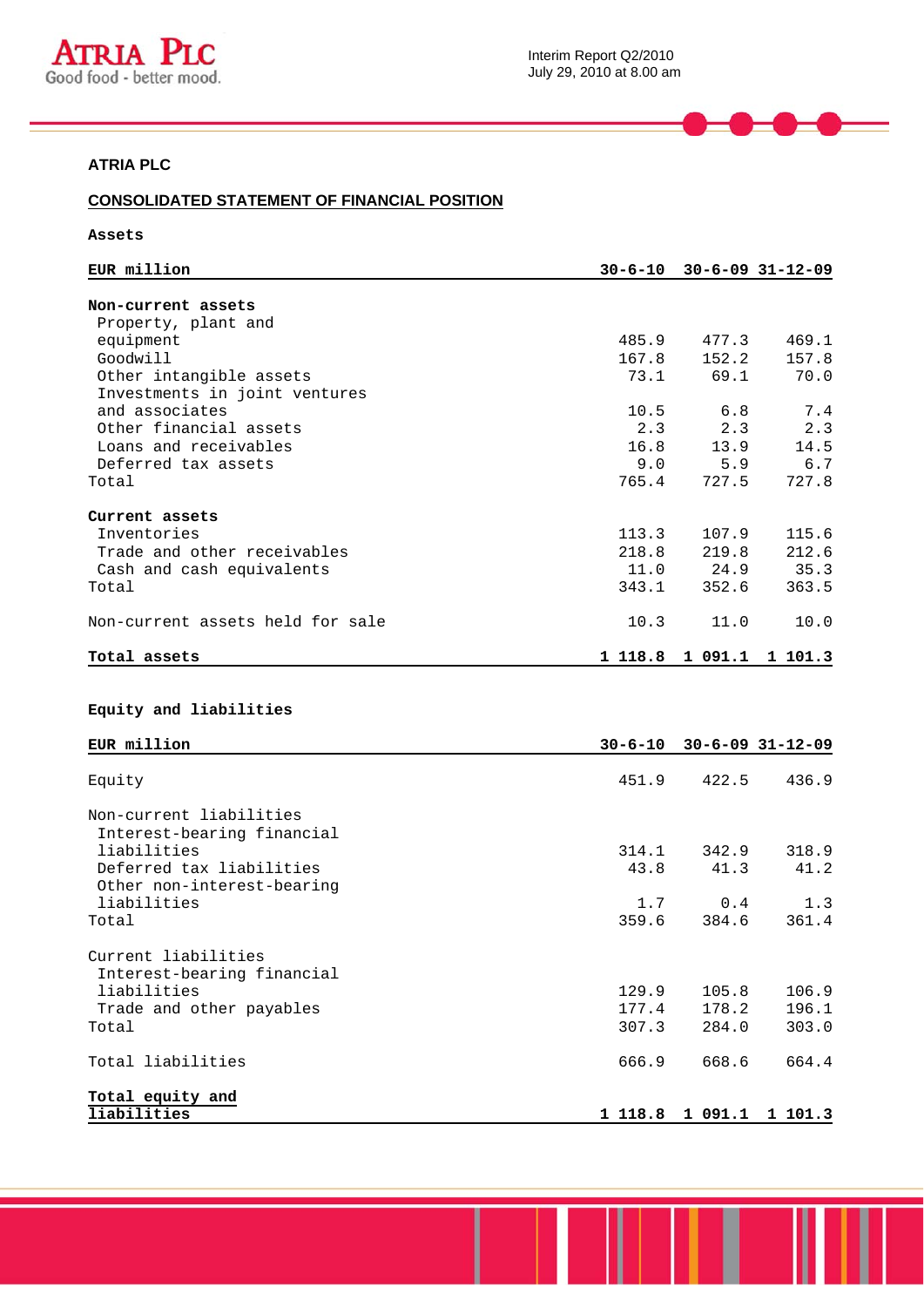

 $\blacktriangleright$ 

<u>rest</u>

⊟

#### **CONSOLIDATED INCOME STATEMENT**

| EUR million                                                                                    | $4 - 6/10$                                 | $4 - 6/09$                                 | $1 - 6/10$                                 | $1 - 6/09$                                 | $1 - 12/09$                                  |
|------------------------------------------------------------------------------------------------|--------------------------------------------|--------------------------------------------|--------------------------------------------|--------------------------------------------|----------------------------------------------|
| Net sales                                                                                      | 317.0                                      | 337.4                                      | 622.9                                      | 648.1                                      | 1 316.0                                      |
| Cost of goods sold<br>Gross profit                                                             | $-279.0$<br>38.0                           | $-294.6$<br>42.8                           | $-550.8$<br>72.1                           | 74.6                                       | $-573.5 -1$ 151.0<br>165.0                   |
| Sales and<br>marketing costs<br>Administration costs<br>Other income<br>Other expenses<br>EBIT | $-21.7$<br>$-12.4$<br>1.4<br>$-0.6$<br>4.7 | $-20.9$<br>$-12.0$<br>1.0<br>$-3.8$<br>7.1 | $-40.4$<br>$-24.7$<br>2.2<br>$-3.5$<br>5.7 | $-38.0$<br>$-25.9$<br>2.0<br>$-5.9$<br>6.8 | $-77.7$<br>$-47.7$<br>4.6<br>$-16.7$<br>27.5 |
| Finance income and costs<br>Share of the result of<br>associates<br>Profit before tax          | $-1.6$<br>0.4<br>3.5                       | $-3.2$<br>0.5<br>4.4                       | $-5.0$<br>1.0<br>1.7                       | $-8.5$<br>0.6<br>$-1.1$                    | $-12.4$<br>1.4<br>16.5                       |
| Income tax expense<br>Profit for the period                                                    | $-0.3$<br>3.2                              | $-1.8$<br>2.6                              | $-0.3$<br>1.4                              | $-0.3$<br>$-1.4$                           | $-9.1$<br>7.4                                |
| Profit attributable to:<br>Owners of the parent<br>Non-controlling interests<br>Total          | 2.9<br>0.3<br>3.2                          | 2.5<br>0.1<br>2.6                          | 0.9<br>0.5<br>1.4                          | $-1.6$<br>0.2<br>$-1.4$                    | 7.0<br>0.4<br>7.4                            |
| Basic earnings/<br>share, EUR                                                                  | 0.10                                       | 0.09                                       | 0.03                                       | $-0.06$                                    | 0.25                                         |
| Diluted earnings/<br>share, EUR                                                                | 0.10                                       | 0.09                                       | 0.03                                       | $-0.06$                                    | 0.25                                         |

#### **CONSOLIDATED STATEMENT OF COMPREHENSIVE INCOME**

| EUR million                                           | $4 - 6/10$ | $4 - 6/09$ | $1 - 6/10$ | $1 - 6/09$ | $1 - 12/09$      |
|-------------------------------------------------------|------------|------------|------------|------------|------------------|
| Profit for the period                                 | 3.2        | 2.6        | 1.4        | $-1.4$     | 7.4              |
| Other comprehensive income<br>after tax:              |            |            |            |            |                  |
| Cash flow hedging<br>Equity hedging                   | 0.6        |            | 0.0        |            | $-1.4$<br>$-0.3$ |
| Translation differences<br>Total comprehensive income | 12.2       | 4.0        | 20.7       | $-4.8$     | 2.5              |
| for the period                                        | 16.0       | 6.6        | 22.1       | $-6.2$     | 8.2              |
| Total comprehensive income<br>attributable to:        |            |            |            |            |                  |
| Owners of the parent                                  | 15.7       | 6.5        | 21.6       | $-6.4$     | 7.8              |
| Non-controlling interests                             | 0.3        | 0.1        | 0.5        | 0.2        | 0.4              |
| Total                                                 | 16.0       | 6.6        | 22.1       | $-6.2$     | 8.2              |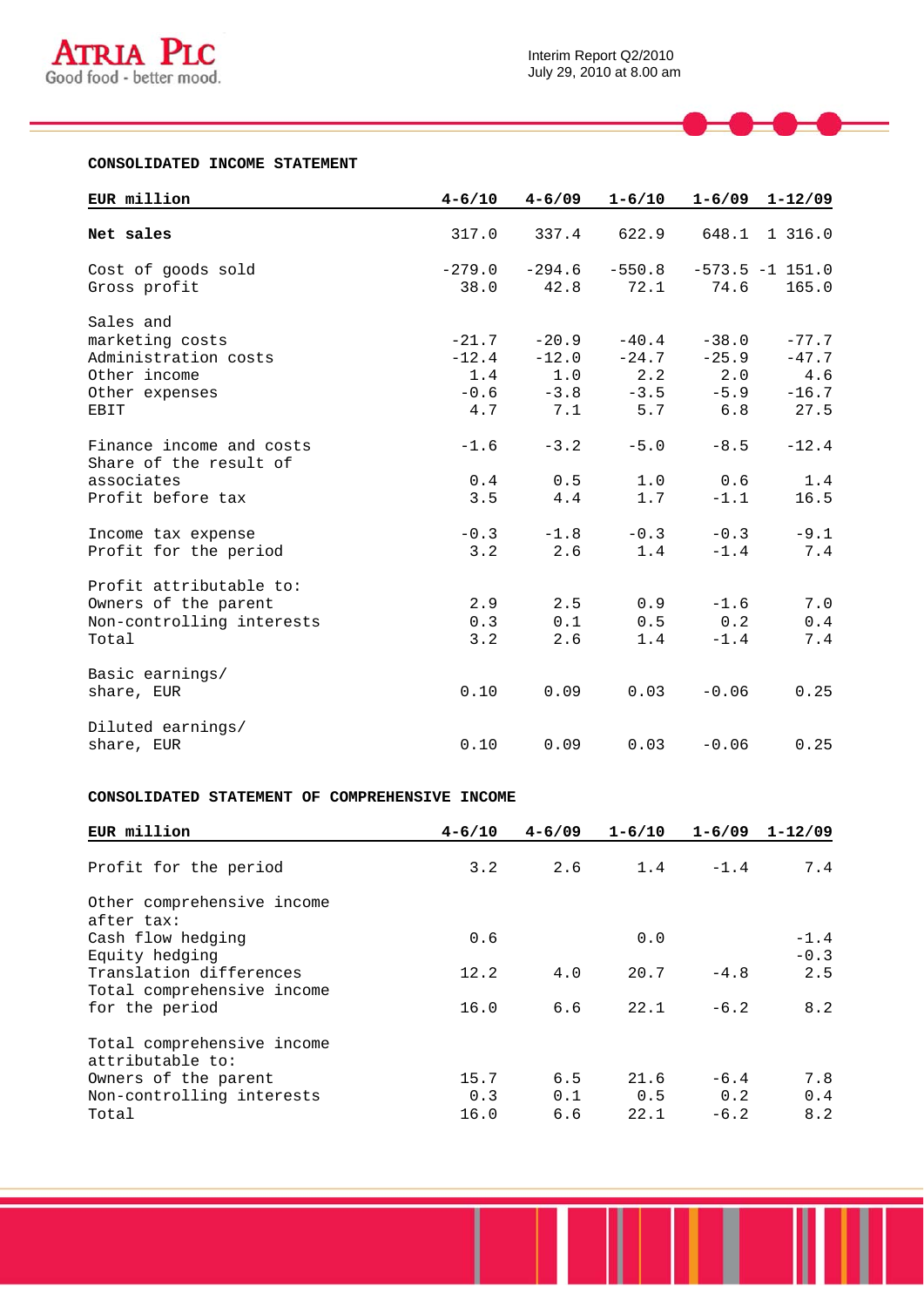

╼

 $\equiv$ 

### **CONSOLIDATED STATEMENT OF CHANGES IN EQUITY**

| EUR million                                                                                           | Equity belonging to the shareholders of the<br>parent company |                                     |                       |                         |        |                                           | Non-<br>cont<br>roll             | Equity<br>total |               |                         |
|-------------------------------------------------------------------------------------------------------|---------------------------------------------------------------|-------------------------------------|-----------------------|-------------------------|--------|-------------------------------------------|----------------------------------|-----------------|---------------|-------------------------|
|                                                                                                       | Share Share<br>ca<br>pit<br>al                                | premium reser non- shares lation ed | Other Inv- Own<br>ves | rest-<br>equity<br>fund |        | Trans<br>diff.                            | Retain Total ing<br>earn<br>ings |                 | inte<br>rests |                         |
| Equity<br>$1 - 1 - 2009$                                                                              | 48.1                                                          | 138.5                               |                       |                         |        | $0.1$ 110.3 $-0.5$ $-33.4$ 170.5 433.5    |                                  |                 | 1.4           | 434.9                   |
| Periods comprehensive<br>income<br>Share-based payment<br>Acquired treasure shares<br>Distribution of |                                                               |                                     |                       | 0.2                     | $-0.7$ |                                           | $-4.8$ $-1.6$ $-6.4$             | 0.2<br>$-0.7$   | 0.2           | $-6.2$<br>0.2<br>$-0.7$ |
| dividends                                                                                             |                                                               |                                     |                       |                         |        |                                           |                                  | $-5.7 - 5.7$    |               | $-5.7$                  |
| Equity<br>$30 - 6 - 2009$                                                                             | 48.1                                                          | 138.5                               |                       |                         |        | $0.1$ 110.5 $-1.2$ $-38.2$ 163.2 420.9    |                                  |                 | 1.6           | 422.5                   |
| Equity<br>$1 - 1 - 2010$                                                                              | 48.1                                                          |                                     |                       |                         |        | $138.5$ -1.7 110.6 -1.3 -31.0 171.9 435.1 |                                  |                 | 1.8           | 436.9                   |
| Periods comprehensive<br>income<br>Distribution of                                                    |                                                               |                                     |                       |                         |        | 20.7                                      |                                  | $0.9$ 21.6      | 0.5           | 22.1                    |
| dividends                                                                                             |                                                               |                                     |                       |                         |        |                                           |                                  | $-7.1 - 7.1$    |               | $-7.1$                  |
| Equity<br>$30 - 6 - 2010$                                                                             | 48.1                                                          |                                     |                       |                         |        | $138.5$ -1.7 110.6 -1.3 -10.3 165.7 449.6 |                                  |                 | 2.3           | 451.9                   |

#### **CONSOLIDATED CASH FLOW STATEMENT**

| EUR million                             |                      | $1-6/10$ $1-6/09$ $1-12/09$ |
|-----------------------------------------|----------------------|-----------------------------|
|                                         |                      |                             |
| Cash flow from operating activities     |                      |                             |
| Operating activities                    | 20.2 24.9 92.7       |                             |
| Financial items and taxes               | $-16.6 -15.0$        | $-31.0$                     |
| Net cash flow from operating activities | $3.6$ 9.9            | 61.7                        |
| Cash flow from investing activities     |                      |                             |
| Tangible and intangible assets          | $-24.1 -15.7 -32.3$  |                             |
| Investments                             | $-4.7$ $-2.2$ $-1.8$ |                             |
| Net cash used in investing activities   |                      | $-28.8$ $-17.9$ $-34.1$     |
| Cash flow from financing activities     |                      |                             |
| Loans drawn down                        | 29.5 28.4 41.8       |                             |
| Loans repaid                            | $-22.5 -26.2$        | $-64.8$                     |
| Dividends paid                          | $-7.1 -5.7 -5.7$     |                             |
|                                         |                      | $-0.7 -0.7$                 |
| Acquired treasury shares                |                      |                             |
| Net cash used in financing activities   | $-0.1 -4.2$          | $-29.4$                     |
| Change in liquid funds                  |                      | $-25.3 -12.2 -1.8$          |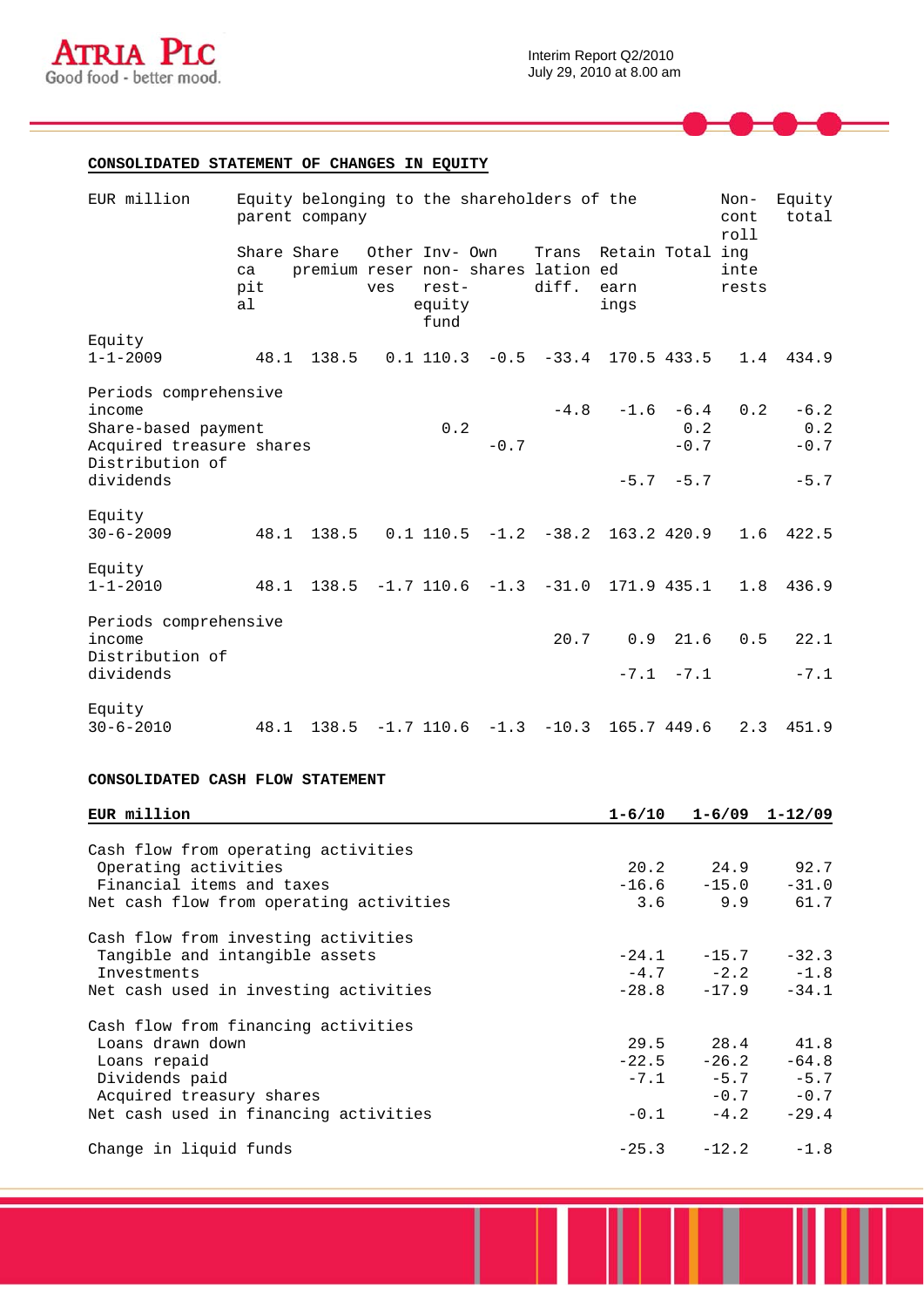

 $\blacktriangleright$ 

 $\mathbf{r}$ 

 $\blacksquare$ 

#### **OPERATING SEGMENTS**

| EUR million                                    | $4 - 6/10$ | $4 - 6/09$ | $1 - 6/10$ | $1 - 6/09$       | $1 - 12/09$ |
|------------------------------------------------|------------|------------|------------|------------------|-------------|
|                                                |            |            |            |                  |             |
| Net sales                                      |            |            |            |                  |             |
| Finland                                        | 178.9      | 201.6      | 358.0      | 383.6            | 781.9       |
| Scandinavia                                    | 99.7       | 103.3      | 194.7      | 202.0            | 405.2       |
| Russia                                         | 34.4       | 27.9       | 63.3       | 54.4             | 113.0       |
| Baltics                                        | 9.8        | 10.5       | 17.5       | 19.3             | 37.5        |
| Eliminations                                   | $-5.8$     | $-5.9$     | $-10.6$    | $-11.2$          | $-21.6$     |
| Total                                          | 317.0      | 337.4      | 622.9      | 648.1            | 1 316.0     |
| <b>EBIT</b>                                    |            |            |            |                  |             |
| Finland                                        | $6.0$      | 10.7       | 10.9       | 17.8             | 42.9        |
| Scandinavia                                    | 3.3        | 0.6        | 4.0        | 1.9              | 10.0        |
| Russia                                         | $-2.7$     | $-1.9$     | $-4.9$     | $-8.9$           | $-9.8$      |
| Baltics                                        | $-0.8$     | $-1.5$     | $-2.1$     | $-2.5$           | $-12.6$     |
| Unallocated                                    | $-1.1$     | $-0.8$     | $-2.2$     | $-1.5$           | $-3.0$      |
| Total                                          | 4.7        | 7.1        | 5.7        | 6.8              | 27.5        |
| ROCE *                                         |            |            |            |                  |             |
| Finland                                        |            |            | 8.9%       | 9.9 <sub>8</sub> | 10.2%       |
| Scandinavia                                    |            |            | 4.7%       | 1.8 <sup>°</sup> | 4.0%        |
| Russia                                         |            |            | $-3.8$ %   | $-9.3$ %         | $-6.9$ %    |
| Baltics                                        |            |            | $-28.6%$   | $-8.0$ %         | $-26.5%$    |
| Group                                          |            |            | 3.0%       | $3.1$ %          | $3.1$ %     |
|                                                |            |            |            |                  |             |
| * ROCE $\frac{1}{2}$ =                         |            |            |            |                  |             |
| EBIT, 12mr / Capital employed, 12 mr avg * 100 |            |            |            |                  |             |
| Investments                                    |            |            |            |                  |             |
| Finland                                        | $4.0$      | 4.0        | 6.2        | $6.8$            | 14.2        |
| Scandinavia                                    | 2.6        | 0.8        | 4.4        | 2.1              | 5.3         |
| Russia                                         | 4.4        | 2.7        | 16.2       | 6.6              | 11.9        |
| Baltics                                        | 0.2        | 0.5        | 0.3        | 1.1              | 1.6         |
| Total                                          | 11.2       | 8.0        | 27.1       | 16.6             | 33.0        |
| Depreciations                                  |            |            |            |                  |             |
| Finland                                        | 7.3        | 7.6        | 14.6       | 15.1             | 29.7        |
| Scandinavia                                    | 2.9        | 3.1        | 5.8        | 5.7              | 12.0        |
| Russia                                         | 1.9        | 1.3        | 3.6        | 2.9              | $6.4$       |
| <b>Baltics</b>                                 | 0.8        | 1.0        | 1.6        | 1.8              | 10.5        |
| Total                                          | 12.9       | 13.0       | 25.6       | 25.5             | 58.6        |
|                                                |            |            |            |                  |             |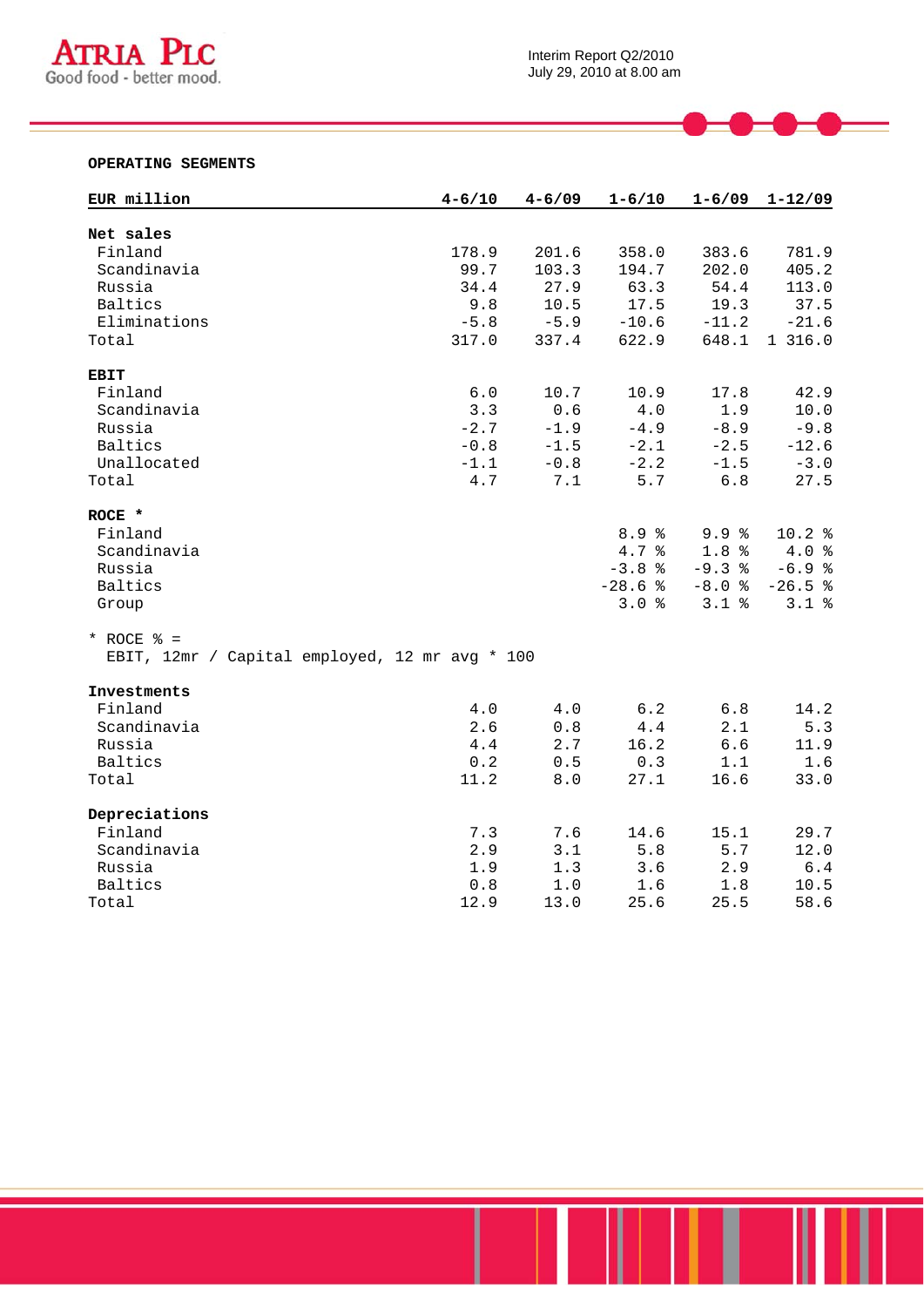

#### **CONTINGENT LIABILITIES**

| EUR million                                                       |      |      | $30 - 6 - 10$ $30 - 6 - 09$ $31 - 12 - 09$ |
|-------------------------------------------------------------------|------|------|--------------------------------------------|
|                                                                   |      |      |                                            |
| Debts with mortgages or other collateral                          |      |      |                                            |
| given as security                                                 |      |      |                                            |
| Loans from financial                                              |      |      |                                            |
| institutions                                                      | 6.6  | 5.3  | 6.0                                        |
| Pension fund loans                                                | 4.6  | 4.3  | 4.2                                        |
| Total                                                             | 11.2 | 9.6  | 10.2                                       |
| Mortgages and other securities given as<br>comprehensive security |      |      |                                            |
| Real estate mortgages                                             | 6.6  | 6.6  | 6.7                                        |
| Corporate mortgages                                               | 3.1  | 5.5  | 3.1                                        |
| Total                                                             | 9.7  | 12.1 | 9.8                                        |
| Guarantee engagements not included<br>in the balance sheet        |      |      |                                            |
| Guarantees                                                        | 0.7  | 12.8 | 0.8                                        |

#### **ATRIA PLC Board of Directors**

For further information, please contact Matti Tikkakoski, President and CEO, tel. +358 50 2582.

**DISTRIBUTION**  Nasdaq OMX Helsinki Ltd Major media www.atriagroup.com

The Interim Report will be mailed to you upon request and is also available on our website at www.atriagroup.com.